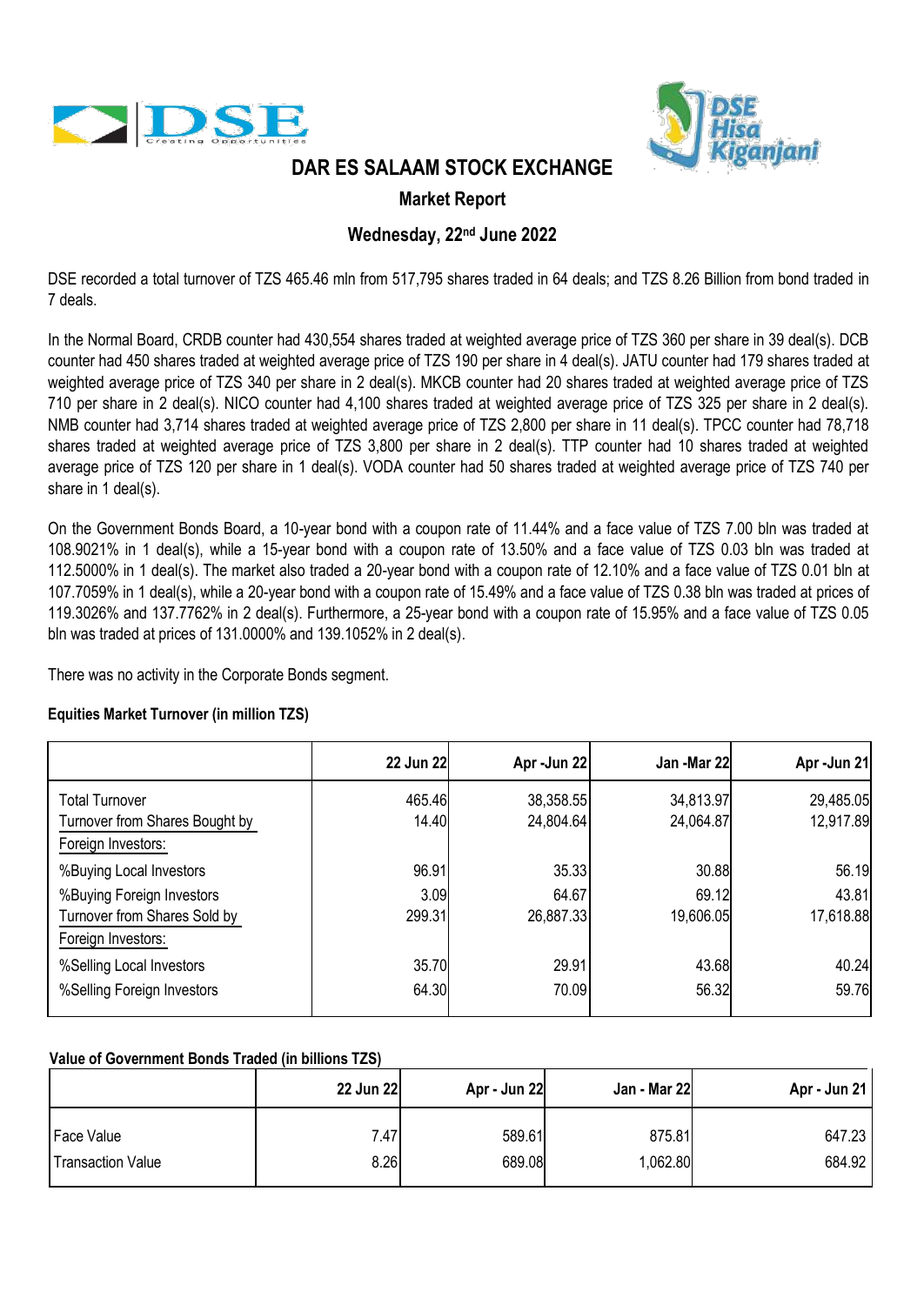## **Value of Corporate Bonds Traded (in Million TZS)**

|                          | 22 Jun 22 | Apr - Jun 22 | Jan - Mar 22 | Apr - Jun 21 |
|--------------------------|-----------|--------------|--------------|--------------|
| Face Value               |           | 10.60        | 64.00        | 416.44       |
| <b>Transaction Value</b> |           | 9.82         | 58.58        | 385.39       |

# **Key Market Indicators:**

|                                                   | 22 Jun 22 | 31 May 22 | 30 Jun 21 |
|---------------------------------------------------|-----------|-----------|-----------|
| <b>Total Market Capitalisation (TZS)</b><br>bln)  | 15,082.25 | 15,803.54 | 16,514.69 |
| Domestic Market Capitalisation<br>(TZS bln)       | 10,204.08 | 10,436.58 | 9,620.60  |
| <b>Outstanding Government Bonds</b><br>(TZS bln)  | 15,758.44 | 15,756.34 | 13,796.47 |
| <b>Outstanding Corporate Bonds (TZS)</b><br>bln)  | 113.93    | 113.93    | 128.89    |
| <b>Outstanding Sustainable Bonds</b><br>(TZS bln) | 74,27     |           | 0         |
| All Share Index (DSEI)                            | 1,809.33  | 1,895.85  | 1,985.83  |
| Tanzania Share Index (TSI)                        | 3,858.77  | 3,946.68  | 3,653.03  |
| Industrial & Allied (IA)                          | 5,051.61  | 5,086.23  | 4,987.31  |
| Banks, Finance & Investment (BI)                  | 3,252.67  | 3,500.40  | 2,655.87  |
| Commercial Services (CS)                          | 2,139.33  | 2,134.28  | 2,139.33  |
| TZS/USD (BOT Mean Rate)                           | 2,302.88  | 2,300.70  | 2,298.93  |
| TZS/KE (BOT Mean Rate)                            | 19.60     | 19.71     | 21.32     |
| TZS/GBP (BOT Mean Rate)                           | 2,826.10  | 2,907.40  | 3,179.43  |

S. MREMA For: CHIEF EXECUTIVE OFFICER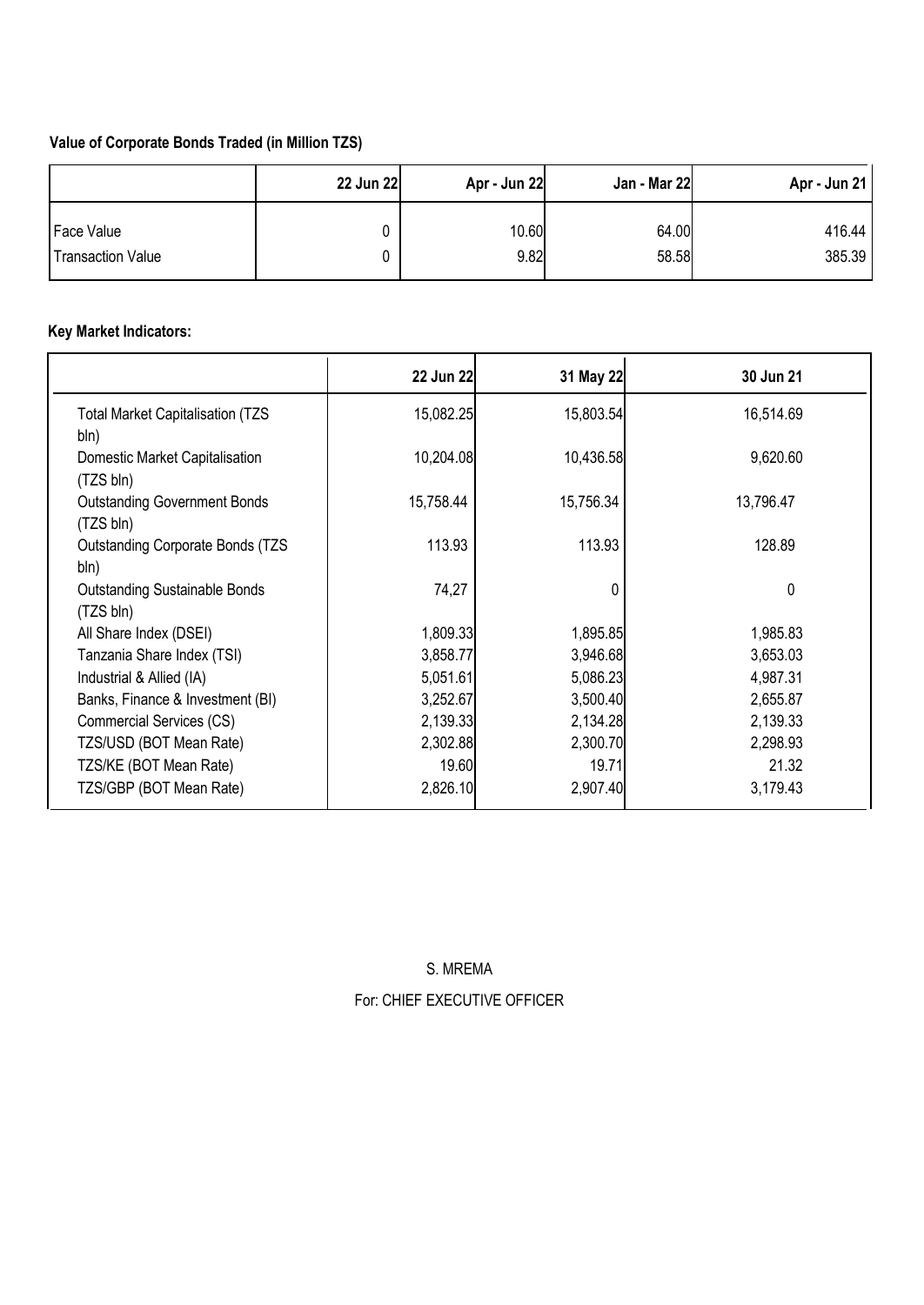



### **Dar Es Salaam Stock Exchange**

Division:Equity & Fixed Income Markets

Box 70081, 3rd Floor, Kambarage House, 6 Ufukoni Street, Dar es Salaam

Web: www.dse.co.tz Fax: +255 22 2133849 Tel: 255 22 2123983 Email: info@dse.co.tz

### **EQUITY DAILY PRICES DATE: 22-June-2022**

| Co.           | <b>Opening Price</b><br>(TZS) | <b>Closing Price</b><br>(TZS) | High<br>(TZS) | Low<br>(TZS) | <b>Turnover</b><br>(TZS) | Deals          | Outstanding<br><b>Bids</b> | Outstanding<br>Offers | Volume      | <b>Market Cap (TZS)</b><br><b>Billions</b> |  |
|---------------|-------------------------------|-------------------------------|---------------|--------------|--------------------------|----------------|----------------------------|-----------------------|-------------|--------------------------------------------|--|
| CRDB          | 365                           | 360                           | 360           | 355          | 154,388,715              | 39             | 4,469                      | 448,914               | 430,554     | 940.26                                     |  |
| DCB           | 190                           | 190                           | 190           | 190          | 85,500                   | 4              | $\mathbf{0}$               | 412,186               | 450         | 18.55                                      |  |
| DSE           | 1,960                         | 1,960                         | 0             | $\mathbf 0$  | $\mathbf 0$              | 0              | 10                         | $\mathbf 0$           | $\mathbf 0$ | 46.70                                      |  |
| EABL          | 2,320                         | 2,340                         | 0             | $\mathbf 0$  | $\mathbf 0$              | 0              | 0                          | $\mathbf 0$           | $\mathbf 0$ | 1,850.41                                   |  |
| <b>JATU</b>   | 345                           | 345                           | 340           | 340          | 60,860                   | 2              | 0                          | 9,140                 | 179         | 6.88                                       |  |
| <b>JHL</b>    | 5,000                         | 5,100                         | 0             | $\mathbf 0$  | $\mathbf 0$              | 0              | 0                          | $\mathbf 0$           | $\mathbf 0$ | 369.61                                     |  |
| KA**          | 80                            | 80                            | 0             | $\mathbf 0$  | $\mathbf 0$              | 0              | $\mathbf 0$                | $\mathbf 0$           | $\mathbf 0$ | 454.51                                     |  |
| KCB           | 730                           | 720                           | 0             | $\mathbf 0$  | $\mathbf 0$              | 0              | 0                          | 0                     | $\mathbf 0$ | 2,138.64                                   |  |
| <b>MBP</b>    | 490                           | 490                           | $\mathbf 0$   | $\mathbf 0$  | $\mathbf 0$              | 0              | 0                          | 6,990                 | $\mathbf 0$ | 12.95                                      |  |
| MCB           | 395                           | 395                           | 0             | $\mathbf 0$  | $\mathbf 0$              | 0              | 0                          | 2,620                 | $\mathbf 0$ | 24.42                                      |  |
| <b>MKCB</b>   | 780                           | 780                           | 710           | 710          | 14,200                   | 2              | 0                          | 7,263                 | 20          | 18.37                                      |  |
| <b>MUCOBA</b> | 400                           | 400                           | 0             | $\mathbf 0$  | $\mathbf 0$              | 0              | 0                          | $\mathbf 0$           | $\mathbf 0$ | 13.07                                      |  |
| <b>NICO</b>   | 350                           | 325                           | 325           | 325          | 1,332,500                | $\overline{2}$ | 11,220                     | $\mathbf 0$           | 4,100       | 22.48                                      |  |
| <b>NMB</b>    | 2,940                         | 2,940                         | 2,900         | 2,800        | 10,410,900               | 11             | 7,318                      | 893                   | 3,714       | 1,470.00                                   |  |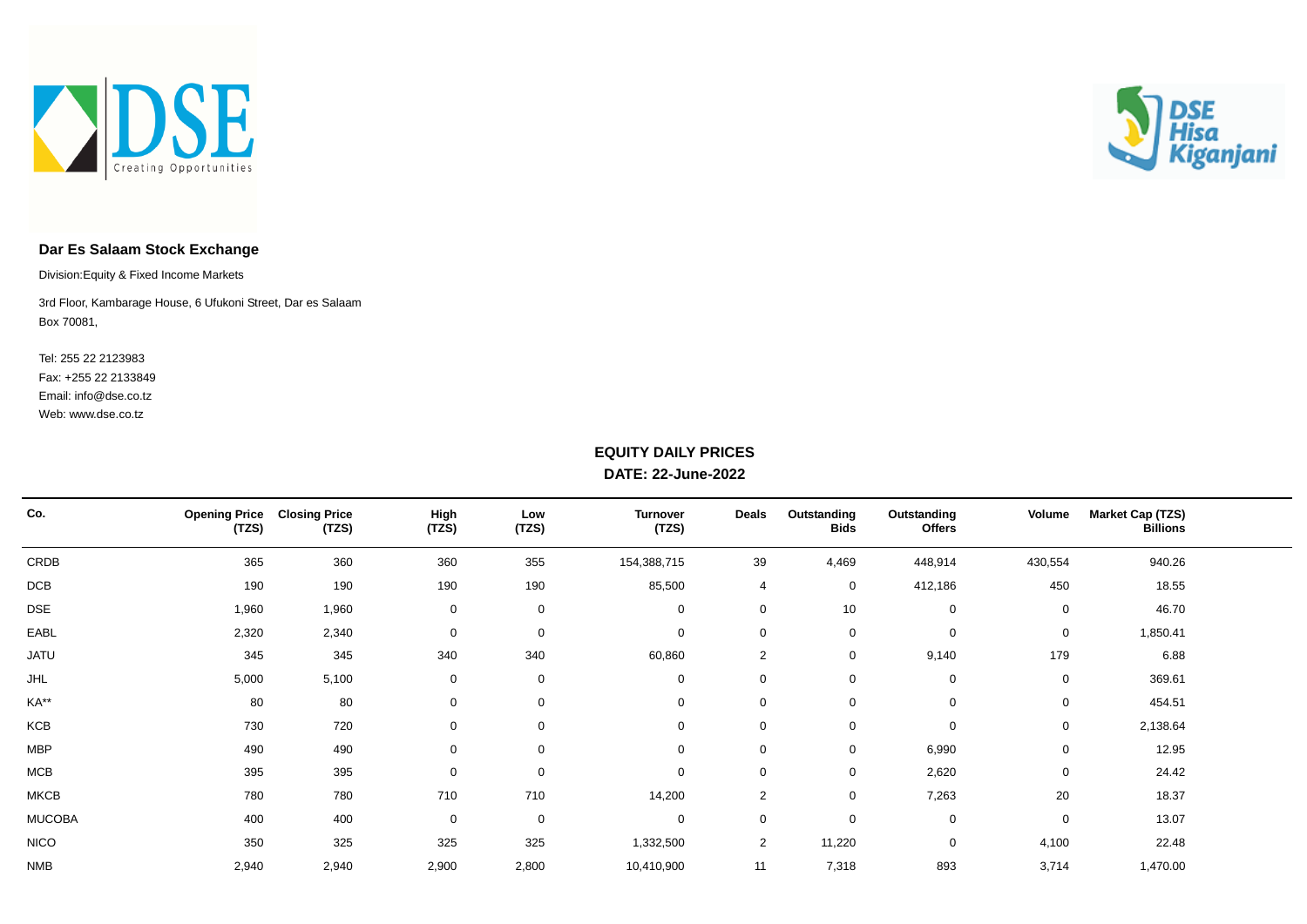| Co.          | <b>Opening Price</b><br>(TZS) | <b>Closing Price</b><br>(TZS) | High<br>(TZS) | Low<br>(TZS)        | <b>Turnover</b><br>(TZS) | <b>Deals</b>   | Outstanding<br><b>Bids</b> | Outstanding<br><b>Offers</b> | Volume      | <b>Market Cap (TZS)</b><br><b>Billions</b> |  |
|--------------|-------------------------------|-------------------------------|---------------|---------------------|--------------------------|----------------|----------------------------|------------------------------|-------------|--------------------------------------------|--|
| <b>NMG</b>   | 350                           | 335                           | $\mathsf 0$   | $\mathsf 0$         | $\mathbf 0$              | $\Omega$       | $\mathbf 0$                | $\mathbf 0$                  | 0           | 63.16                                      |  |
| PAL          | 400                           | 400                           | $\mathbf 0$   | $\mathbf 0$         | $\mathbf 0$              | $\mathbf 0$    | $\mathbf 0$                | 6,790                        | 0           | 64.19                                      |  |
| <b>SWALA</b> | 450                           | 450                           | $\mathbf 0$   | $\mathbf 0$         | $\mathbf 0$              | $\mathbf 0$    | $\mathbf 0$                | 20                           | 0           | 47.79                                      |  |
| SWIS         | 1,120                         | 1,120                         | $\mathbf 0$   | $\mathbf 0$         | $\mathbf 0$              | $\mathbf 0$    | 18,045                     | 2,762                        | 0           | 40.32                                      |  |
| <b>TBL</b>   | 10,900                        | 10,900                        | $\mathsf 0$   | $\mathsf 0$         | $\mathbf 0$              | $\mathbf 0$    | $\mathbf 0$                | 43,547                       | $\mathsf 0$ | 3,216.11                                   |  |
| <b>TCC</b>   | 17,000                        | 17,000                        | $\mathsf 0$   | $\mathsf 0$         | $\mathbf 0$              | $\mathbf 0$    | $\mathbf 0$                | 15,900                       | 0           | 1,700.00                                   |  |
| <b>TCCL</b>  | 1,440                         | 1,440                         | $\mathbf 0$   | $\mathbf 0$         | $\mathbf 0$              | $\mathbf 0$    | 2,869                      | 340                          | 0           | 91.69                                      |  |
| <b>TICL</b>  | 285                           | 285                           | $\mathbf 0$   | $\mathbf 0$         | $\mathbf 0$              | $\mathbf 0$    | $\mathbf 0$                | 130,577                      | 0           | 20.83                                      |  |
| <b>TOL</b>   | 550                           | 550                           | $\mathbf 0$   | $\mathbf 0$         | $\mathbf 0$              | $\mathbf 0$    | 0                          | $\mathbf 0$                  | 0           | 32.55                                      |  |
| <b>TPCC</b>  | 3,700                         | 3,800                         | 3,820         | 3,800               | 299,128,800              | $\overline{2}$ | 8,201                      | $\mathbf 0$                  | 78,718      | 683.71                                     |  |
| <b>TTP</b>   | 120                           | 120                           | 120           | 120                 | 1,200                    | -1             | 70                         | 5,633                        | 10          | 2.24                                       |  |
| USL          | 5                             | 5                             | $\mathbf 0$   | $\mathbf 0$         | $\mathbf 0$              | $\mathbf 0$    | $\mathbf 0$                | $\mathbf 0$                  | $\mathbf 0$ | 1.82                                       |  |
| VODA         | 770                           | 770                           | 740           | 740                 | 37,000                   |                | $\mathbf 0$                | 254,906                      | 50          | 1,724.80                                   |  |
| YETU         | 510                           | 510                           | $\mathbf 0$   | $\mathsf{O}\xspace$ | $\mathbf 0$              | $\mathbf 0$    | $\mathbf 0$                | 10                           | 0           | 6.18                                       |  |
| <b>Total</b> |                               |                               |               |                     | 465,459,675              | 64             |                            |                              | 517,795     | 15,082.25                                  |  |

*\*\* Kenya Airways PLC (KA) suspension from trading on its Primary Market at the Nairobi Securities Exchange (NSE) has been extended from 5th January, 2022 to 5th January, 2023. Meanwhile, KA shares have also been suspended from trading at the DSE from 6th July, 2020 as per rule 57(1) and (2) of the DSE Rules, 2016.*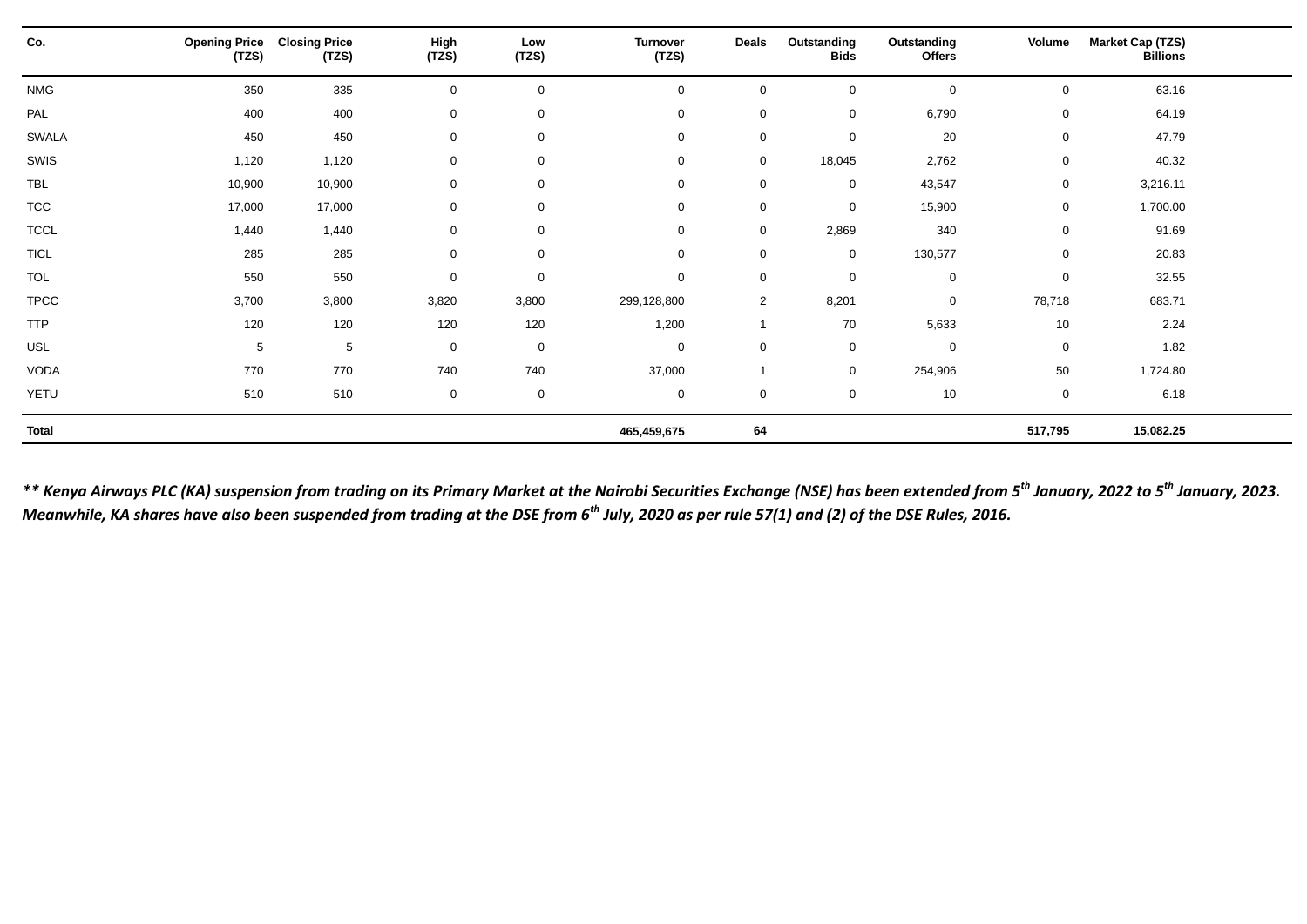



#### **Dar Es Salaam Stock Exchange**

Division:Equity & Fixed Income Markets

Box 70081, 3rd Floor, Kambarage House, 6 Ufukoni Street, Dar es Salaam

Web: www.dse.co.tz Fax: +255 22 2133849 Tel: 255 22 2123983 Email: info@dse.co.tz

#### **Daily Price Information**

| <b>Trade Date</b> | Bond No. | <b>Term</b><br>(Years) | Coupon Issue Date<br>(%) | <b>Maturity Date</b> | Amount<br>(Bln TZS) | <b>Deals</b> | Price<br>(%) | Yield   |
|-------------------|----------|------------------------|--------------------------|----------------------|---------------------|--------------|--------------|---------|
| 22/06/2022        | 454      | 15                     | 13.50 06/07/2017         | 06/07/2032           | 0.03290             |              | 112,5000     | 12.4006 |
| 22/06/2022        | 535      | 20                     | 15.49 21/05/2020         | 21/05/2040           | 0.01010             |              | 119.3026     | 11.6685 |
| 22/06/2022        | 556      | 20                     | 15.49 10/02/2021         | 11/02/2041           | 0.36500             |              | 137.7762     | 11.3077 |
| 22/06/2022        | 559      | 10                     | 11.44 24/03/2021         | 25/03/2031           | 7.00000             |              | 108.9021     | 10.3557 |
| 22/06/2022        | 561      | 25                     | 15.95 22/04/2021         | 22/04/2046           | 0.00200             |              | 131.0000     | 12.1539 |
| 22/06/2022        | 573      | 25                     | 15.95 15/10/2021         | 15/10/2046           | 0.05000             |              | 139.1052     | 11.4905 |
| 22/06/2022        | 576      | 20                     | 12.10 14/04/2022         | 14/04/2042           | 0.01300             |              | 107.7059     | 9.7217  |
| <b>Total</b>      |          |                        |                          |                      | 7.47300             |              |              |         |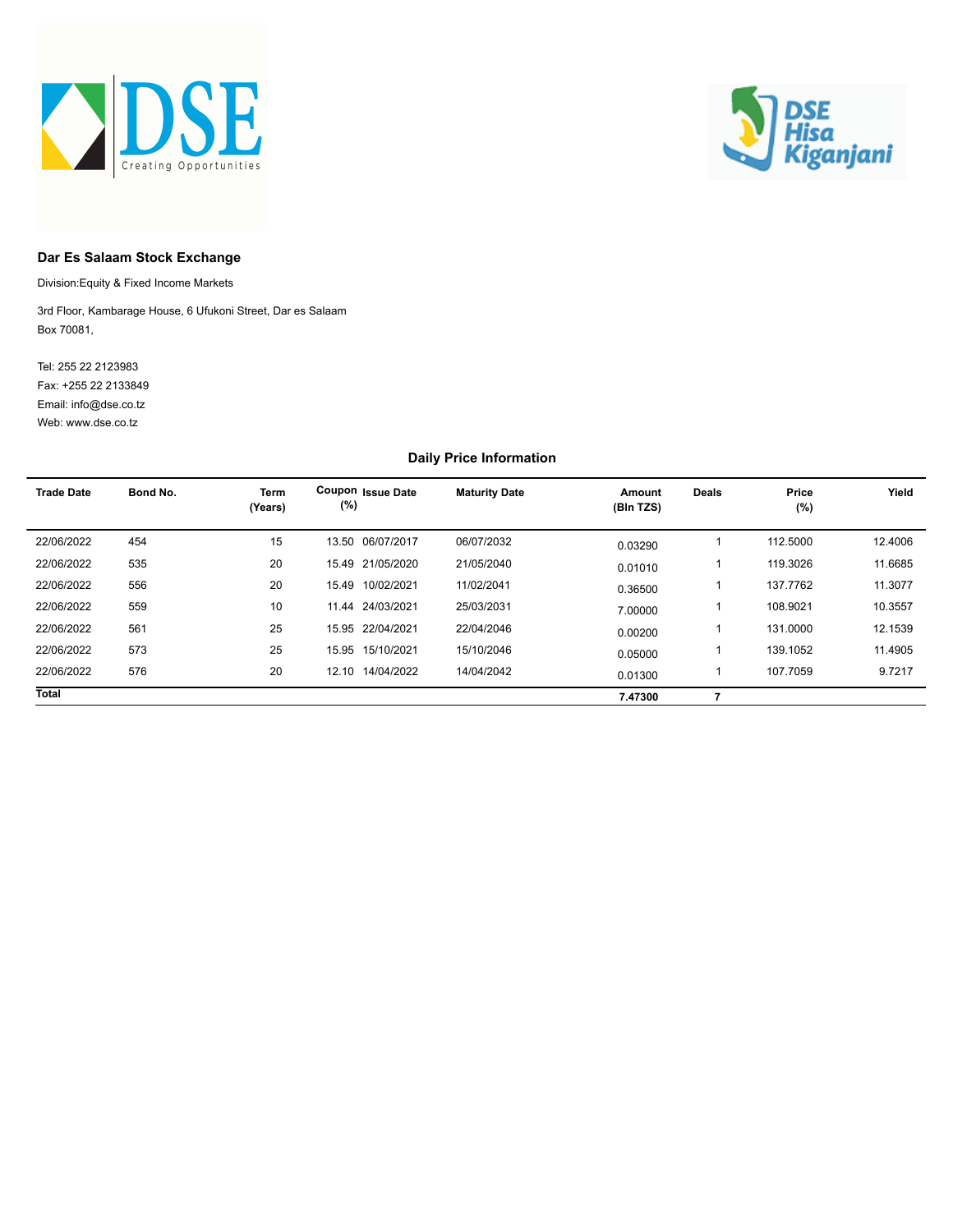#### **Dar Es Salaam Stock Exchange**

Division:Equity & Fixed Income Markets

Box 70081, 3rd Floor, Kambarage House, 6 Ufukoni Street, Dar es Salaam

Web: www.dse.co.tz Fax: +255 22 2133849 Tel: 255 22 2123983 Email: info@dse.co.tz

# **YIELD CURVE REPORT**

| <b>Benchmark</b> | <b>Maturity</b> | <b>Buy Rate</b> | <b>Sell Rate</b> | <b>Benchmark Rate</b> | <b>Trade Date</b>     |
|------------------|-----------------|-----------------|------------------|-----------------------|-----------------------|
| 2 Year           |                 |                 |                  |                       |                       |
| GOVB             | 2 Year          | 6.00            | 5.50             | 5.75                  | 2022-06-22 11:02:02AM |
| GOVB             | 2 Year          | 6.50            | 4.50             | 5.75                  | 2022-06-22 11:51:18AM |
| 5 Year           |                 |                 |                  |                       |                       |
| GOVB             | 5 Year          | 7.50            | 7.00             | 7.25                  | 2022-06-22 11:02:23AM |
| GOVB             | 5 Year          | 7.70            | 5.70             | 7.25                  | 2022-06-22 11:51:30AM |
| 7 Year           |                 |                 |                  |                       |                       |
| GOVB             | 7 Year          | 8.50            | 8.00             | 8.25                  | 2022-06-22 11:02:33AM |
| GOVB             | 7 Year          | 9.90            | 7.90             | 8.25                  | 2022-06-22 11:51:38AM |
| 10 Year          |                 |                 |                  |                       |                       |
| GOVB             | 10 Year         | 10.00           | 9.50             | 9.75                  | 2022-06-22 11:02:45AM |
| GOVB             | 10 Year         | 11.00           | 9.00             | 9.75                  | 2022-06-22 11:51:55AM |
| 15 Year          |                 |                 |                  |                       |                       |
| GOVB             | 15 Year         | 11.00           | 10.50            | 10.75                 | 2022-06-22 11:03:04AM |
| GOVB             | 15 Year         | 12.50           | 10.50            | 10.75                 | 2022-06-22 11:52:03AM |
| 20 Year          |                 |                 |                  |                       |                       |
| GOVB             | 20 Year         | 12.00           | 11.50            | 11.75                 | 2022-06-22 11:03:18AM |
| GOVB             | 20 Year         | 13.00           | 11.00            | 11.75                 | 2022-06-22 11:52:09AM |
| 25 Year          |                 |                 |                  |                       |                       |
| GOVB             | 25 Year         | 13.00           | 12.50            | 12.75                 | 2022-06-22 11:03:43AM |
| GOVB             | 25 Year         | 13.50           | 11.50            | 12.75                 | 2022-06-22 11:52:31AM |